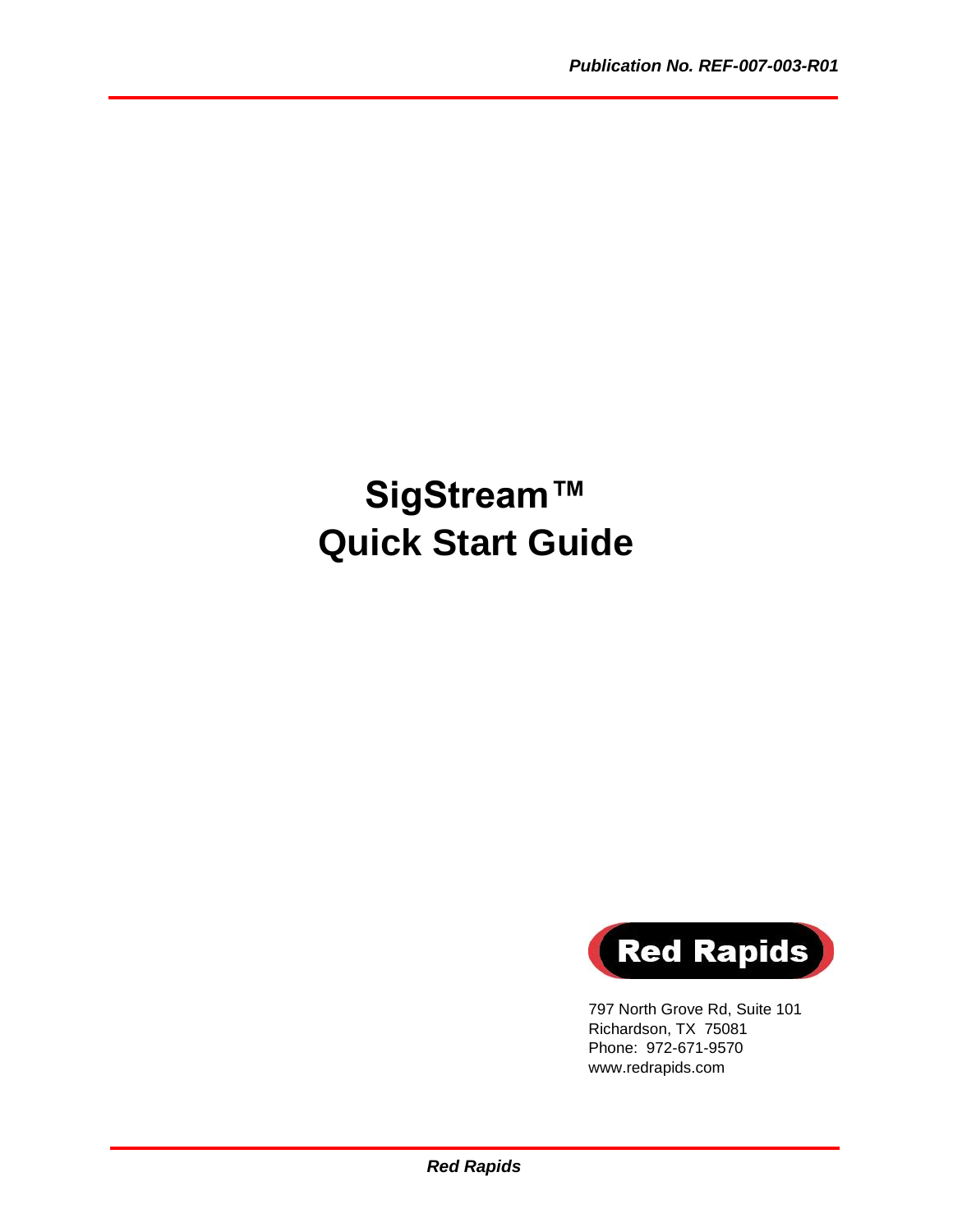Red Rapids reserves the right to alter product specifications or discontinue any product without notice. All products are sold subject to the terms and conditions of sale supplied at the time of order acknowledgment. This product is not designed, authorized, or warranted for use in a lifesupport system or other critical application.

All trademark and registered trademarks are the property of their respective owners.

Copyright © 2018, Red Rapids, Inc. All rights reserved.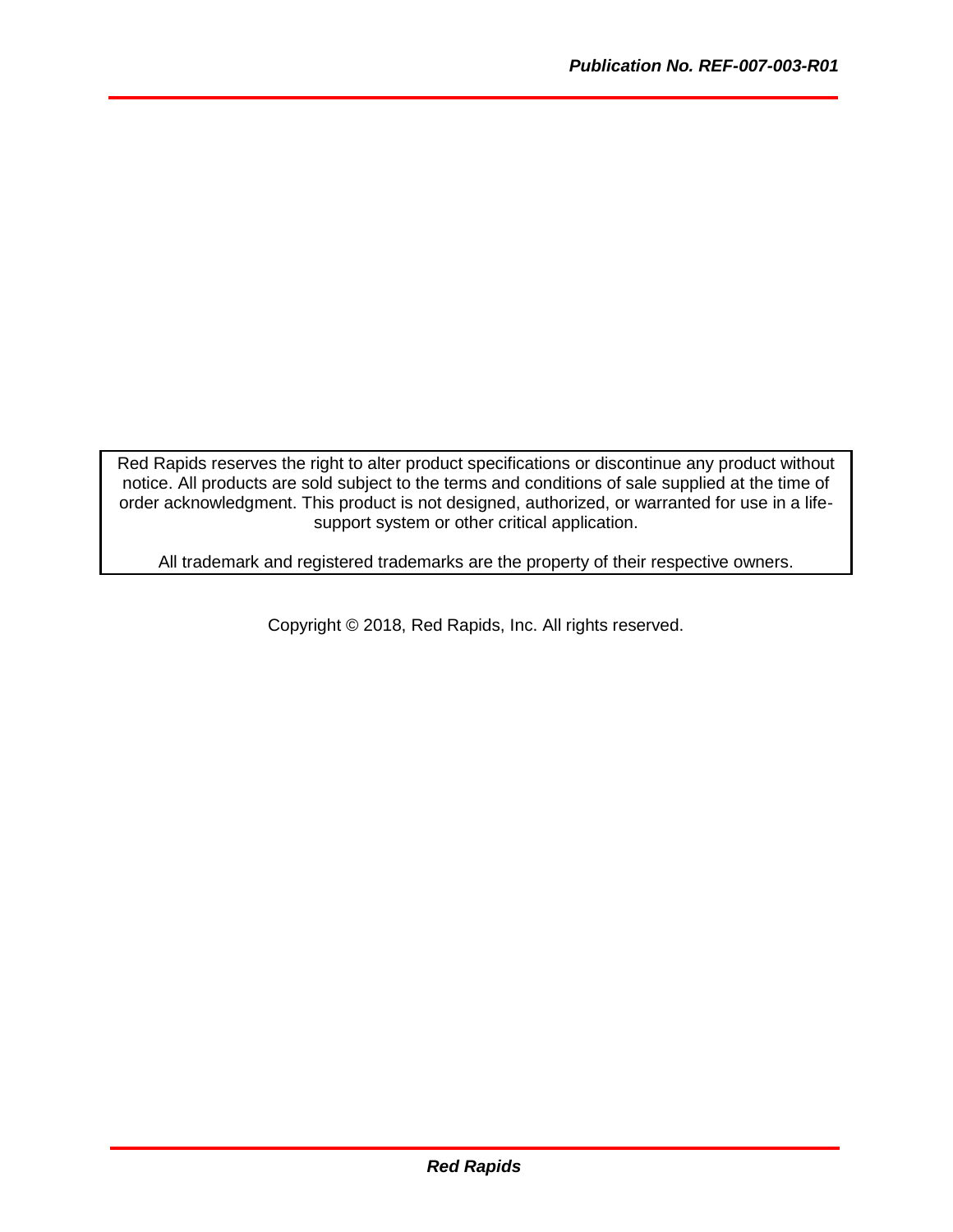## **Table of Contents**

| 1.0 |  |
|-----|--|
| 1.1 |  |
| 1.2 |  |
| 1.3 |  |
| 1.4 |  |
| 2.0 |  |
| 3.0 |  |
| 3.1 |  |
| 3.2 |  |
| 4.0 |  |
| 4.1 |  |
| 4.2 |  |
| 4.3 |  |
| 4.4 |  |
| 4.5 |  |
| 4.6 |  |
| 5.0 |  |
| 5.1 |  |
| 5.2 |  |
| 5.3 |  |
| 6.0 |  |
| 6.1 |  |
| 6.2 |  |
| 6.3 |  |
| 6.4 |  |
| 6.5 |  |
| 6.6 |  |
| 6.7 |  |
| 6.8 |  |
| 6.9 |  |
| 7.0 |  |
|     |  |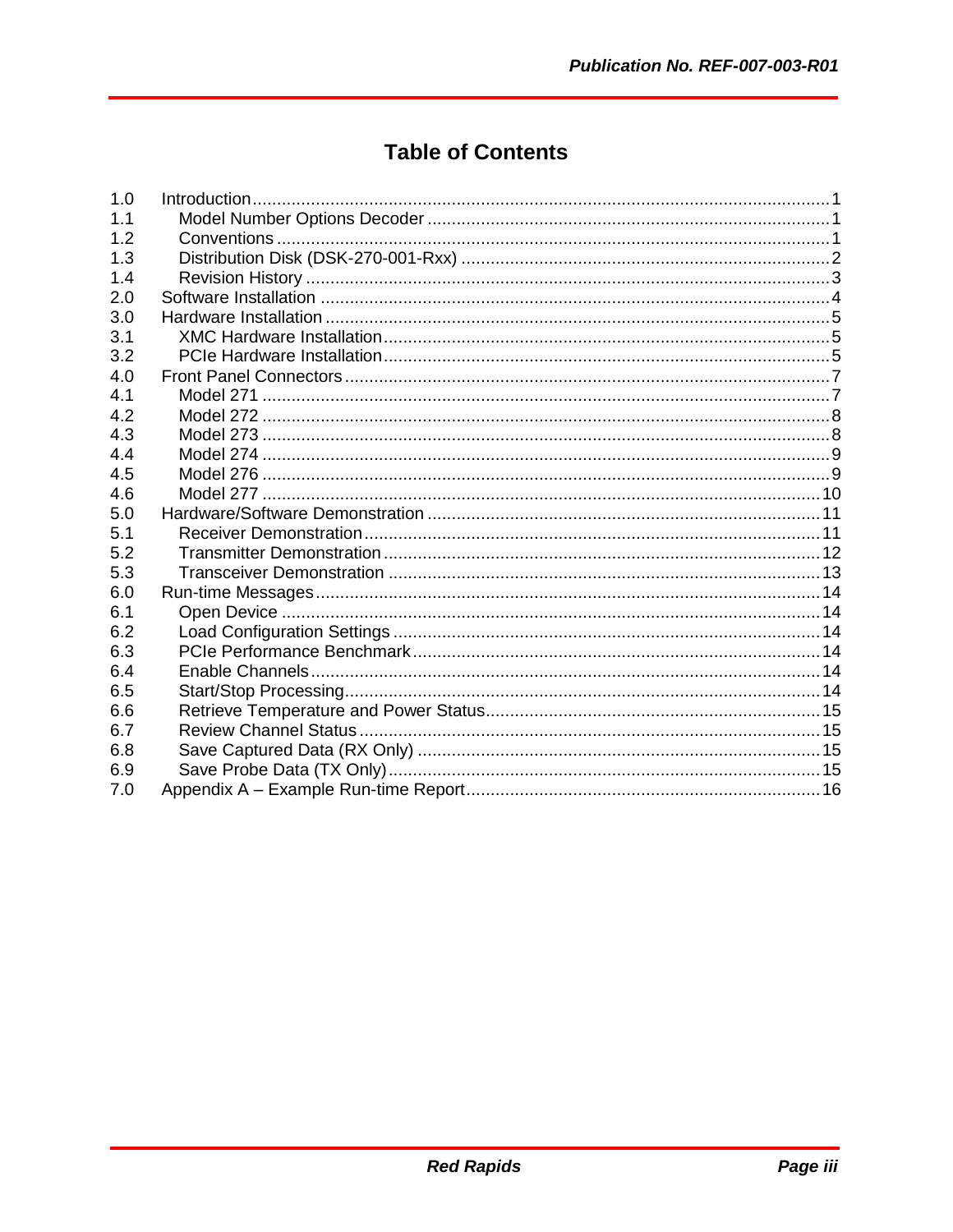## **List of Figures**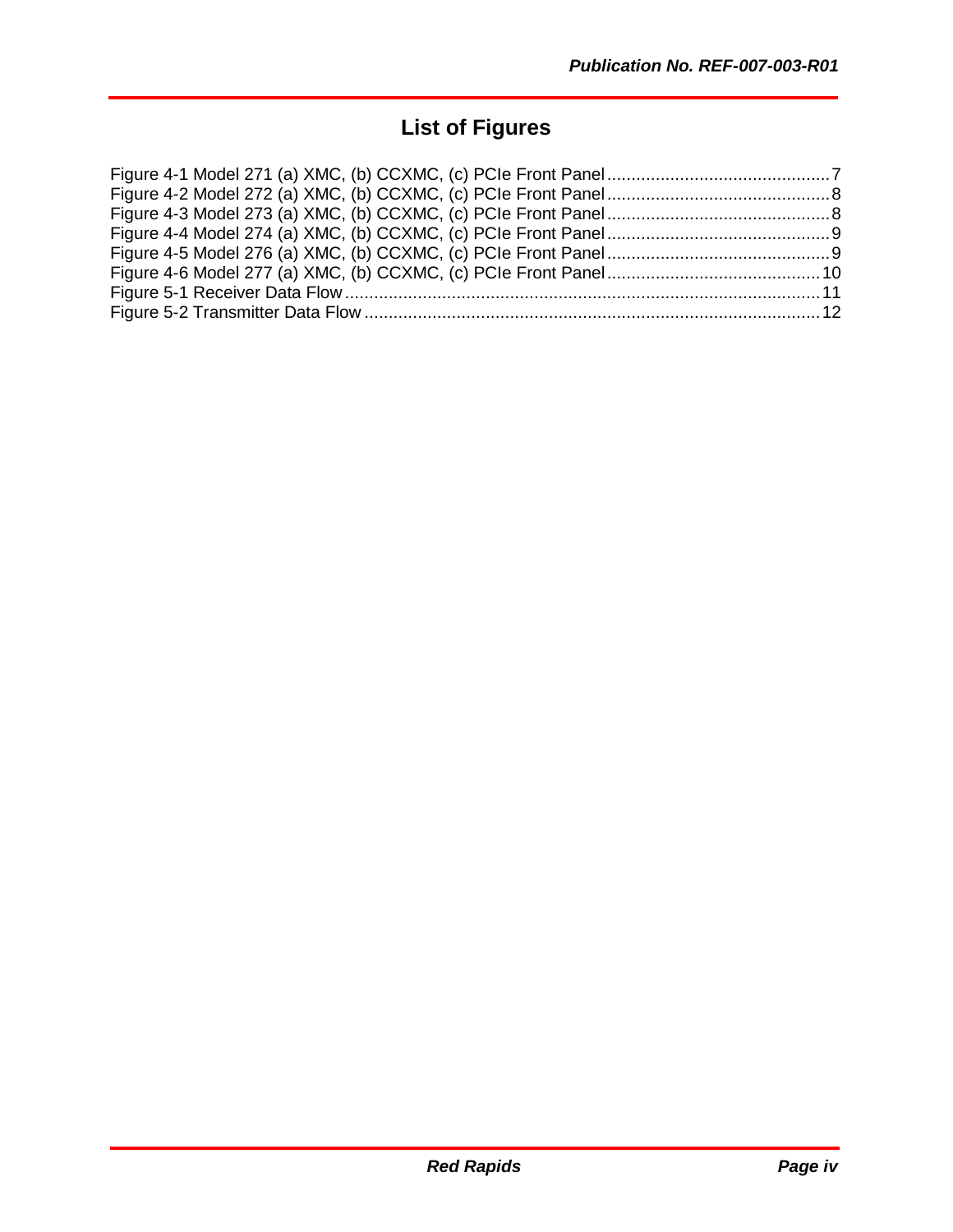## <span id="page-4-0"></span>**1.0 Introduction**

The SigStream™ product family transforms a general purpose computer into a high speed signal acquisition/generation platform. The hardware incorporates a rich set of software programmable features that include selectable operating modes, external or timed event triggers, timestamped data samples, and flexible data formatting. The software configurable datapath can be tailored to process a variety of signal types from radio waveforms to instrumentation.

The latest product documentation and software is available for download from the Red Rapids web site [\(www.redrapids.com\)](http://www.redrapids.com/).

#### <span id="page-4-1"></span>**1.1 Model Number Options Decoder**

The SigStream™ product family offers several analog interface options coupled to a common digital signal processing architecture. Each product is assigned a six-digit model number (Model XXX-YYY) that uniquely identifies the specific hardware features of that unit. The first three digits are the primary designator used to convey information about the structure of the analog front-end. The last three digits define the build options selected by a customer to tailor the product to a specific application. Consult the SigStream™ Model Number Options Decoder manual (REF-007-002-Rxx) for a current list.

#### <span id="page-4-2"></span>**1.2 Conventions**

This manual uses the following conventions:

- Hexadecimal numbers are prefixed by "0x" (e.g. 0x00058C).
- Blue font is used for names of directories, files and OS commands.
- Green font is used to designate source code.

Text in this format highlights useful or important information.

**!** Text shown in this format is a warning. It describes a situation that could potentially damage your equipment. Please read each warning carefully.

The following are some of the acronyms used in this manual.

- **ADC** Analog to Digital Converter
- **API** Application Program Interface
- **CCXMC** Conduction Cooled Express Mezzanine Card
- **CLK** External Clock
- **DAC** Digital to Analog Converter
- **DEV#** Device Number #
- **GPIO** General Purpose I/O
- **LED** Light Emitting Diode
- **PCIe** Peripheral Component Interconnect Express
- **REF** External 10 MHz Clock Reference
- **RX** Receiver
- **TOD** Time of Day
- **TX** Transmitter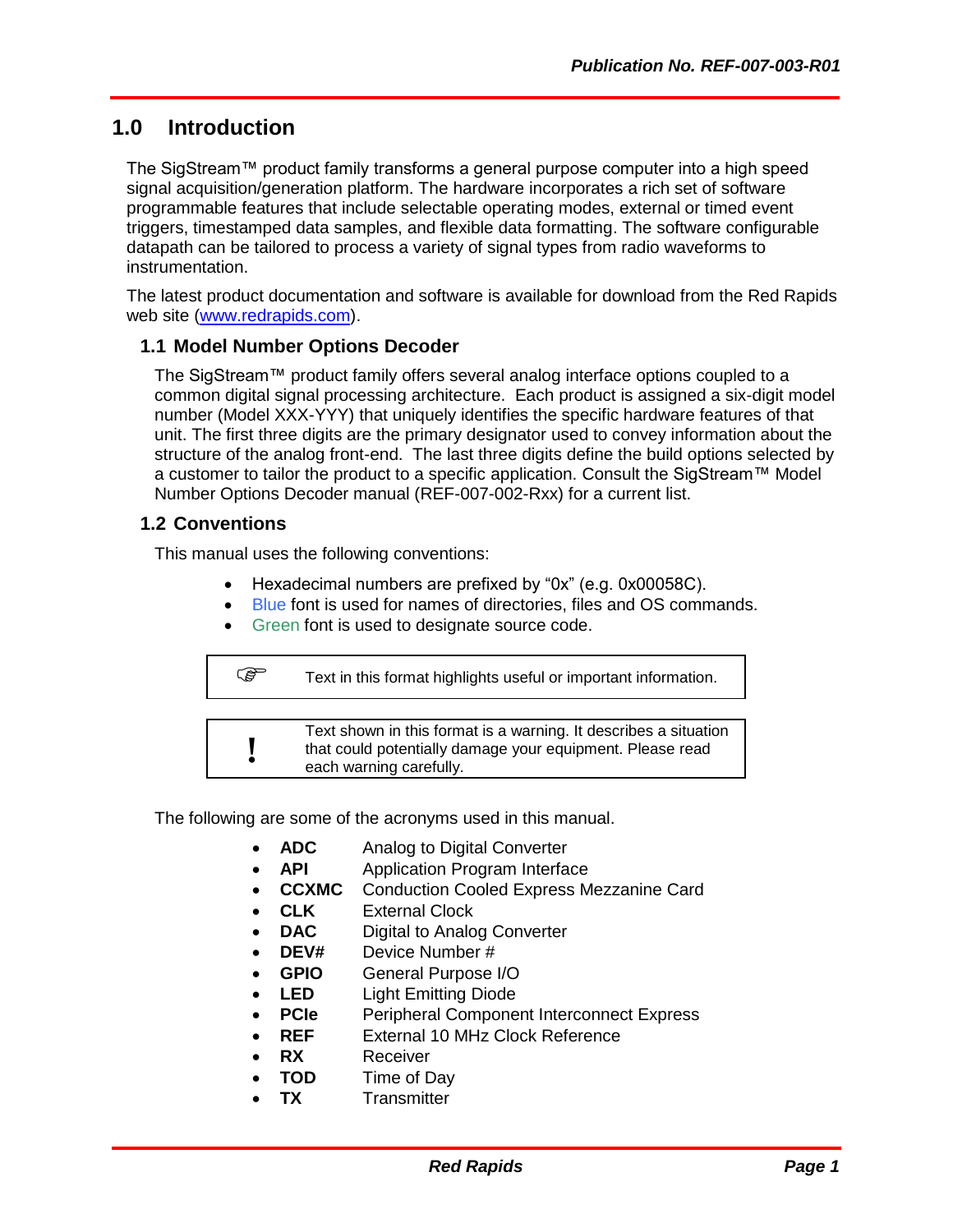- **TOD** Time of Day
	- **TRIG** External Trigger
- **XMC** Express Mezzanine Card

#### <span id="page-5-0"></span>**1.3 Distribution Disk (DSK-270-001-Rxx)**

The demonstration software and SigStream™ API are distributed on Red Rapids disk archive number DSK-270-001-Rxx. The directory structure of the archive is outlined below:

\

The root directory contains three files that are used to compile the demonstration source code. The VSbuild-32.bat and VSbuild-64.bat batch files can be executed from a Visual Studio command prompt to build the 32-bit or 64-bit Windows executable. The makefile will compile either the 32-bit or 64-bit Linux to match the installation. The sigstream.c main function is also located in the root directory.

#### \files

The files subdirectory contains an example of a frame descriptor file (frame.txt) used by the scheduler and a waveform source file (waveform .txt) used to source transmitter samples to the demonstration.

#### **\filters**

The filters subdirectory contains configuration files for each type of filter available in a SigStream™ datapath. The filenames take the form filter<M> $>$  type<N>.txt, where M is the filter number in the channel and N is the type number.

#### **\include**

The include subdirectory contains the header file used to access the SigStream™ API.

#### \linux\_x86-32

The linux\_x86-32 subdirectory is the repository for object and executable files generated when the makefile is executed from a 32-bit Linux installation. It is also the destination for output files created when the demonstration application is run.

#### \linux\_x86-64

The linux  $x86-64$  subdirectory is the repository for object and executable files generated when the makefile is executed from a 64-bit Linux installation. It is also the destination for output files created when the demonstration application is run.

#### \src

The src subdirectory contains source code to all SigStream™ API functions.

#### \win\_x86-32

The win\_x86-32 subdirectory is the repository for object and executable files generated when the VSbuild-32 bat batch file is executed. It is also the destination for output files created when the demonstration application is run. This subdirectory includes a Set Path.bat batch file that can be used to add the driver directory (DSK-806-902-Rxx) to the Windows search path.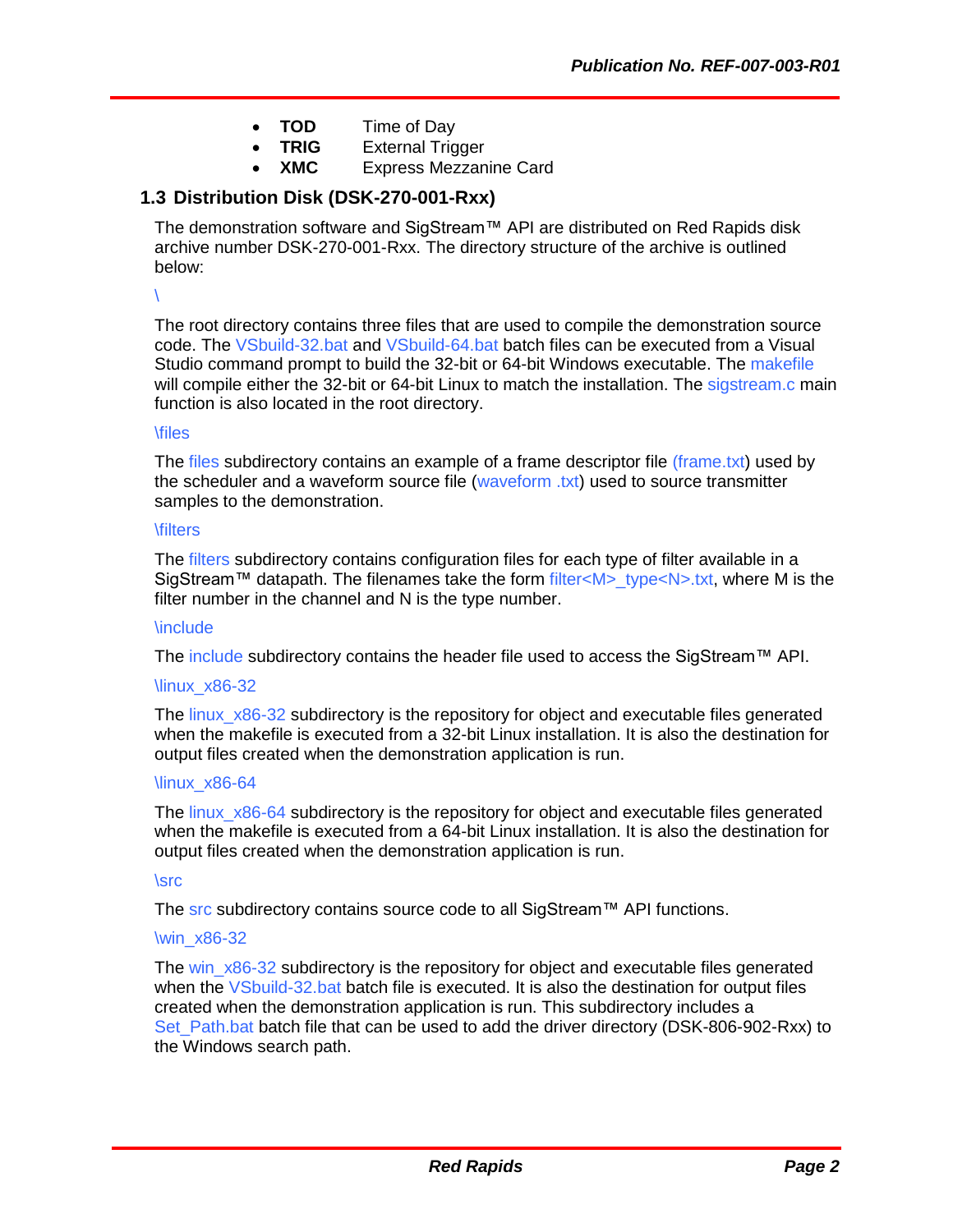#### \win\_x86-64

The win\_x86-64 subdirectory is the repository for object and executable files generated when the VSbuild-64 bat batch file is executed. It is also the destination for output files created when the demonstration application is run. This subdirectory includes a Set\_Path.bat batch file that can be used to add the driver directory (DSK-806-902-Rxx) to the Windows search path.

#### <span id="page-6-0"></span>**1.4 Revision History**

| Version    | Date      | <b>Description</b>                                              |
|------------|-----------|-----------------------------------------------------------------|
| R01        | 2/28/2018 | I Software archives don't have to be collocated on Linux hosts. |
| <b>R00</b> | 2/1/2018  | Initial release.                                                |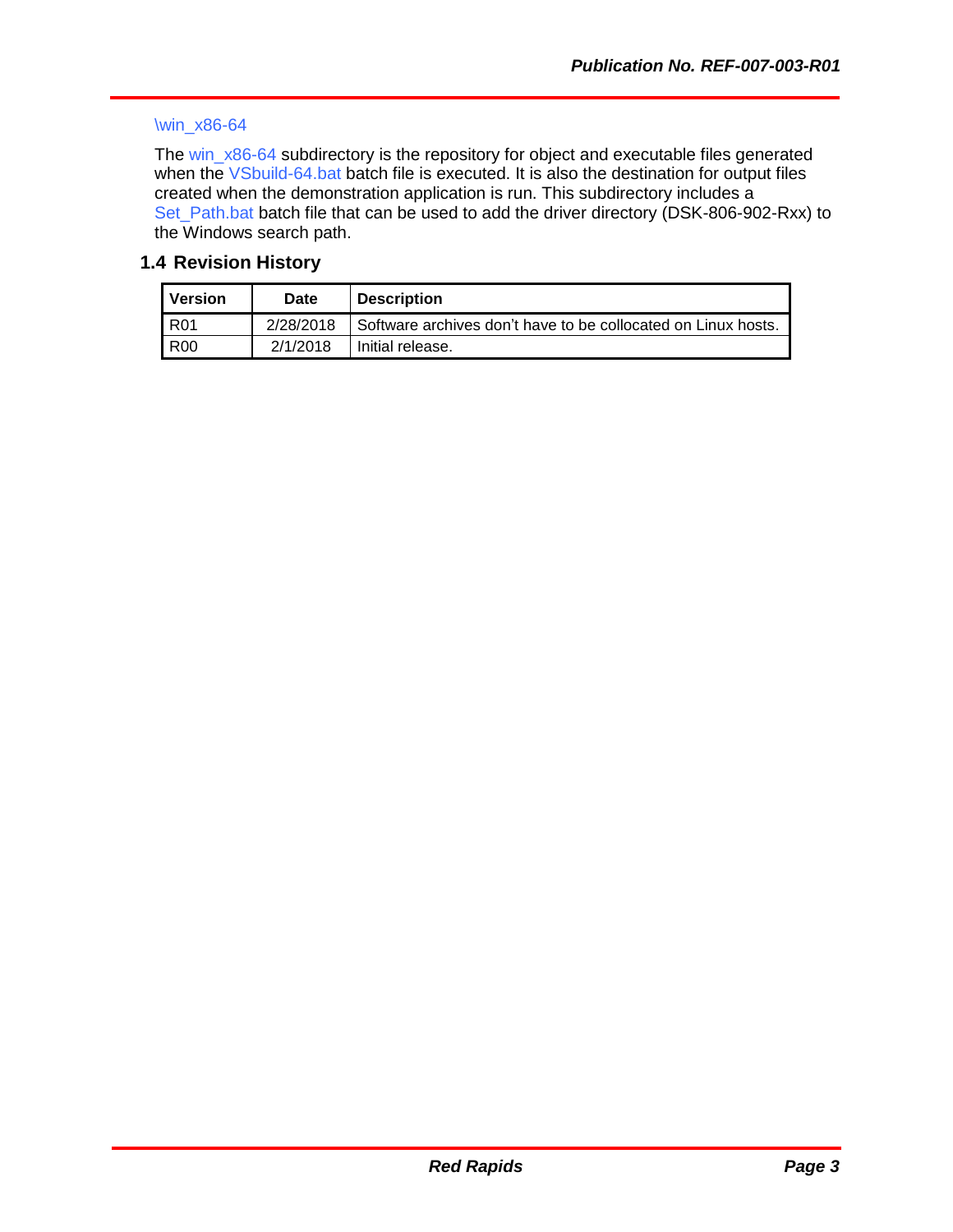## <span id="page-7-0"></span>**2.0 Software Installation**

The SigStream™ software suite consists of three disk archives:

**DSK-806-902-Rxx:** Adapter Device Driver and API

**DSK-270-001-Rxx:** Demonstration Software and SigStream™ API

**DSK-806-066-Rxx:** Flash Programmer

The software is available for download from the Red Rapids website [\(www.redrapids.com\)](http://www.redrapids.com/). Each archive is accompanied by a reference manual that describes the function and operation of the software distributed on that disk.

The distribution number of each archive is also the name of the root directory for that disk. All three archives must be extracted into the same working directory on any Windows based computer so that they share a common folder on the host. This is necessary for path names between the subdirectories to cross reference correctly. The archives do not have to be collocated on a Linux based computer and the Adapter Device Driver (DSK-806-902-Rxx) can be deleted from the host following installation.

The Adapter Device Driver needs to be installed on the host computer before any application will execute.

The demonstration software consists of the SigStream™ API and an application example that demonstrates all API functions. There is no special installation procedure required.

The Flash Programmer is a utility used to load firmware updates as they become available. All firmware revisions are available from the Red Rapids website [\(www.redrapids.com\)](http://www.redrapids.com/).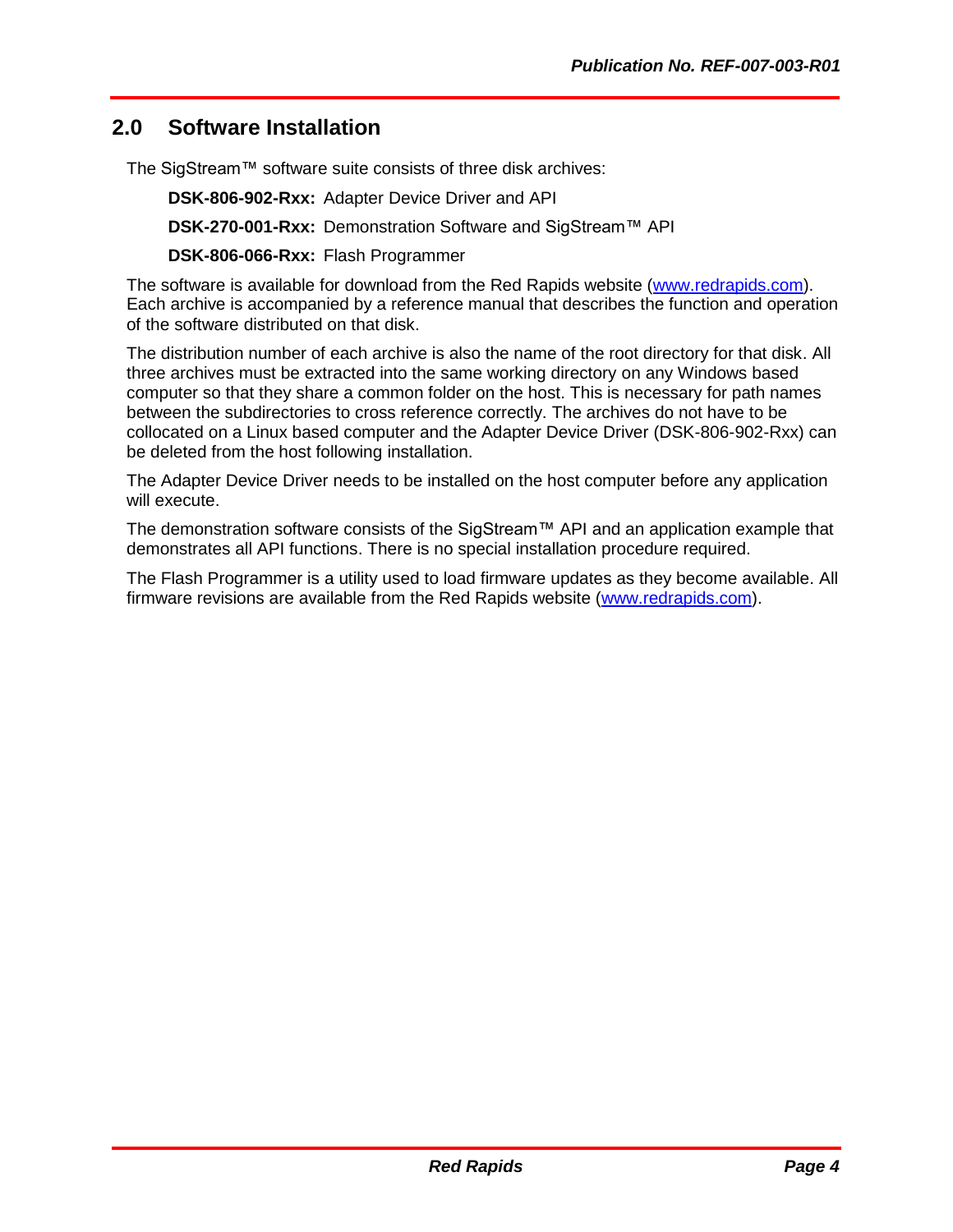### <span id="page-8-0"></span>**3.0 Hardware Installation**

Every SigStream™ product is available in both XMC and PCI Express (PCIe) half-length form factors. The hardware ships with a x8 physical and x8 electrical PCIe connector. It is possible to load alternate firmware that reduces the number of electrical connections if desired.

#### <span id="page-8-1"></span>**3.1 XMC Hardware Installation**

The following instructions provide a general guide for mounting a XMC module to a baseboard or carrier host socket. Consult your baseboard documentation for product specific guidance.

> **!** This is a static sensitive electronic device; please follow standard ESD guidelines when installing the device.

**Load Drivers:** Load the appropriate software drivers prior to installing the hardware.

**Power Down:** Power to the host must be off during hardware installation. Permanent damage may result if the card is plugged into a hot socket.

**Identify Socket:** Find an open XMC socket on the host. The socket may be keyed for legacy PMC operation. The key consists of a metal post located at the centerline of the socket between the electrical connectors. The position of the post will indicate if the legacy PCI bus is designed for 3.3 Volt or 5 Volt signaling. The SigStream™ XMC product does not support legacy PCI operation, but the card is designed to accommodate a 3.3 Volt key for convenience.

**Insert Card:** Angle the XMC bezel into the host front panel cut-out. The EMI gasket around the bezel may offer resistance, be careful not to dislodge the gasket from the groove. Gently press the XMC down onto the host until the connectors mate.

**Secure Card:** Secure the XMC hardware with four mounting screws (provided). Be sure that the card does not bow as the screws are fastened.

**Check Obstructions:** Verify that the card is securely mounted in the XMC socket and not in contact with other components on the host.

**Boot Computer:** The host will detect the presence of new hardware the first time power is applied. Consult the driver installation instructions if prompted for additional information.

| <b>PED</b> | The expansion card can pick up electrical interference from<br>other devices or directly through the host power supply. Try<br>moving the card away from other devices or try a different host<br>platform if you are experiencing interference. |
|------------|--------------------------------------------------------------------------------------------------------------------------------------------------------------------------------------------------------------------------------------------------|
|------------|--------------------------------------------------------------------------------------------------------------------------------------------------------------------------------------------------------------------------------------------------|

#### <span id="page-8-2"></span>**3.2 PCIe Hardware Installation**

The following instructions provide a general guide for PCIe expansion card installation. Consult your host documentation for product specific guidance.

|           | This is a static sensitive electronic device; please follow |
|-----------|-------------------------------------------------------------|
| $\bullet$ | standard ESD guidelines when installing the device.         |

**Load Drivers:** Load the appropriate software drivers prior to installing the hardware.

**Power Down:** Power to the host must be off during hardware installation. Permanent damage may result if the card is plugged into a hot socket.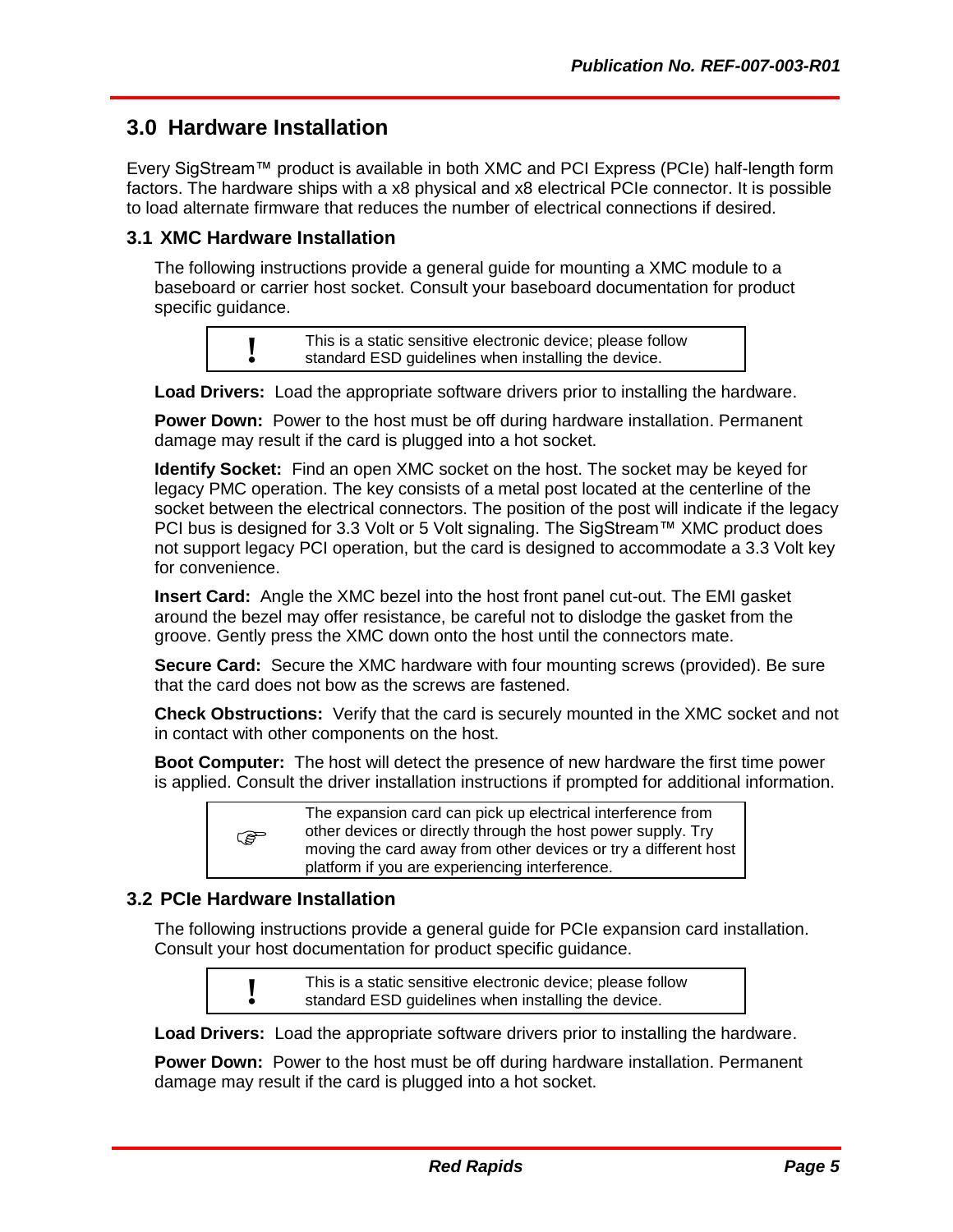**Identify Slot:** Find an open PCIe slot on the host backplane and verify that the socket is compatible with the card you are installing. The PCI Express specification defines each slot by a physical size and electrical size. It is not uncommon to find a socket electrically wired to fewer lanes than the physical size allows. The specific configuration is usually silkscreened on the motherboard.

<span id="page-9-0"></span>The interoperability of PCIe cards and slots is summarized in [Table 3-1.](#page-9-0) The SigStream™ card ships with a x8 physical connector.

| Slot           | х1       | x4       | х8       | x16      |
|----------------|----------|----------|----------|----------|
| Card           |          |          |          |          |
| x <sub>1</sub> | Required | Required | Required | Required |
| x4             | No       | Required | Allowed  | Allowed  |
| x8             | No       | No       | Required | Allowed  |
| x16            | No       | No       | No       | Required |

|  |  | Table 3-1 PCIe Card Interoperability |
|--|--|--------------------------------------|
|  |  |                                      |

**Remove Metal Insert:** The expansion slot opening will typically be covered by a metal insert held in with a single screw. The metal insert may have to be punched out of some cases. Unscrew or punch out the appropriate metal insert. It may help to align the expansion card over the slot to determine which insert to remove.

**Insert Card:** Align the expansion card edge connector with the PCIe slot making sure the bottom edge of the metal faceplate clears the edge of the backplane motherboard. Apply firm pressure to seat the card in the slot. You may need to rock the card slightly from front to back to get the unit seated properly. *Do not force the card or significantly flex the motherboard*. The expansion board should not require much force to insert provided everything is lined up correctly.

**Secure Card:** The top side of the faceplate should be flush or close to flush with the card retention bar. If the plate is not close to the bar, verify that the board is not canted in the slot. Secure the expansion card to the chassis by inserting a screw into the top of the metal faceplate.

**Check Obstructions:** Verify that the card is securely mounted in the PCIe slot and not in contact with other items inside the chassis.

**Boot Computer:** The host will detect the presence of new hardware the first time power is applied. Consult the driver installation instructions if prompted for additional information.

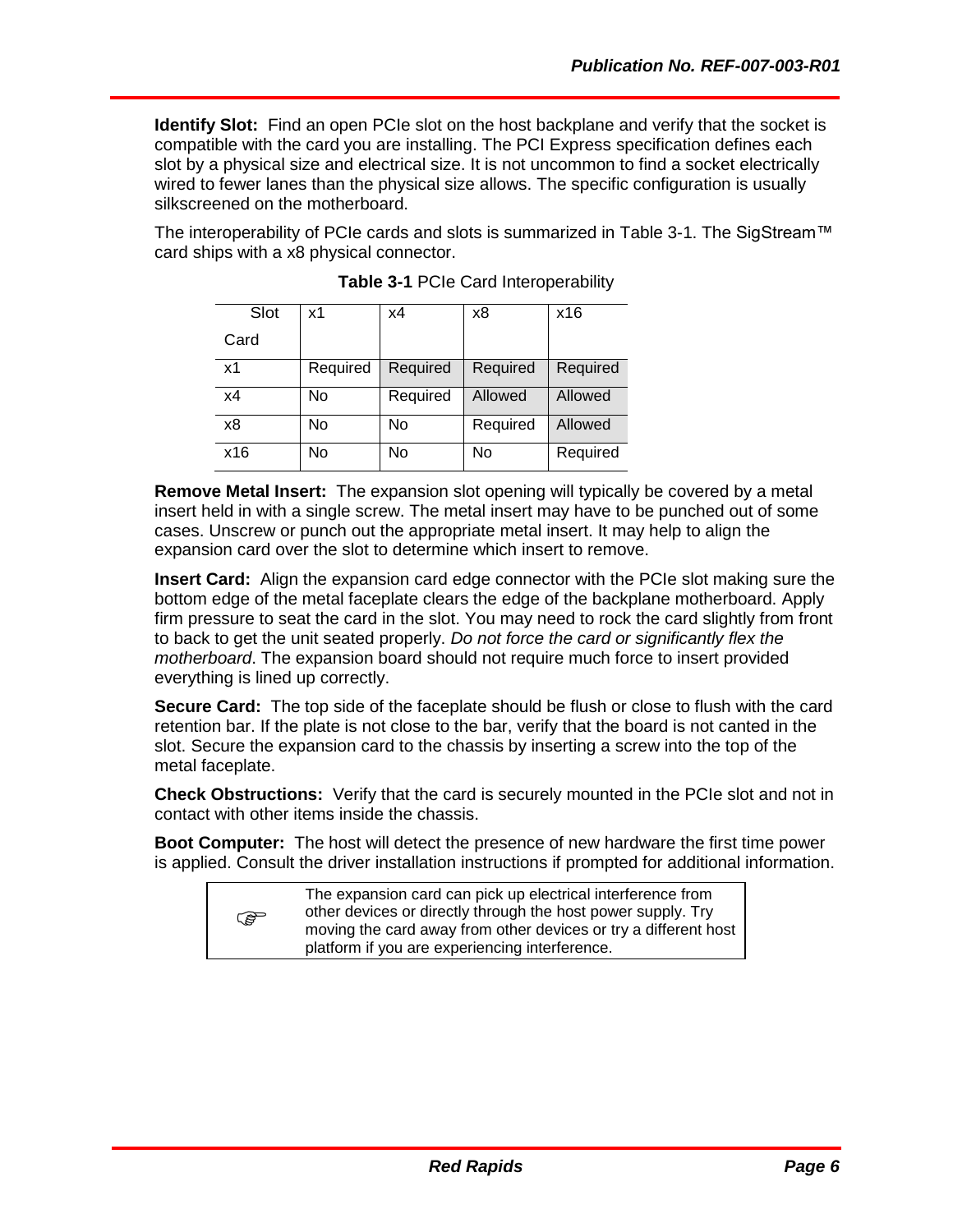## <span id="page-10-0"></span>**4.0 Front Panel Connectors**

The face of each SigStream™ product contains an array of coaxial and digital connectors to connect signals, clocks and external triggers. If a bezel or face plate is present, each connector will be marked with one of the following designators:

**RX#:** Analog receiver channel number # input.

**TX#:** Analog transmitter channel number # output.

**GPIO:** General purpose I/O connector for external triggers.

**REF/CLK:** External 10 MHz reference or sample clock input.

**TRIG:** Coaxial trigger input or 1 PPS timing input.

There are two light emitting diodes (LEDs) located on either side of the GPIO connector. The yellow LED illuminates when the active edge of the selected trigger is detected and the green LED illuminates when any channel is actively processing data.

The connector placement and LED location for each product is shown below. The three available form factors are illustrated for each product.

#### <span id="page-10-1"></span>**4.1 Model 271**

The Model 271 front panel includes four coaxial connectors and one GPIO connector as shown in [Figure 4-1.](#page-10-2) The coaxial receiver channel inputs are numbered RX1 and RX2. The remaining two coaxial connectors are the REF/CLK input and TRIG input.



<span id="page-10-2"></span>**Figure 4-1 Model 271 (a) XMC, (b) CCXMC, (c) PCIe Front Panel**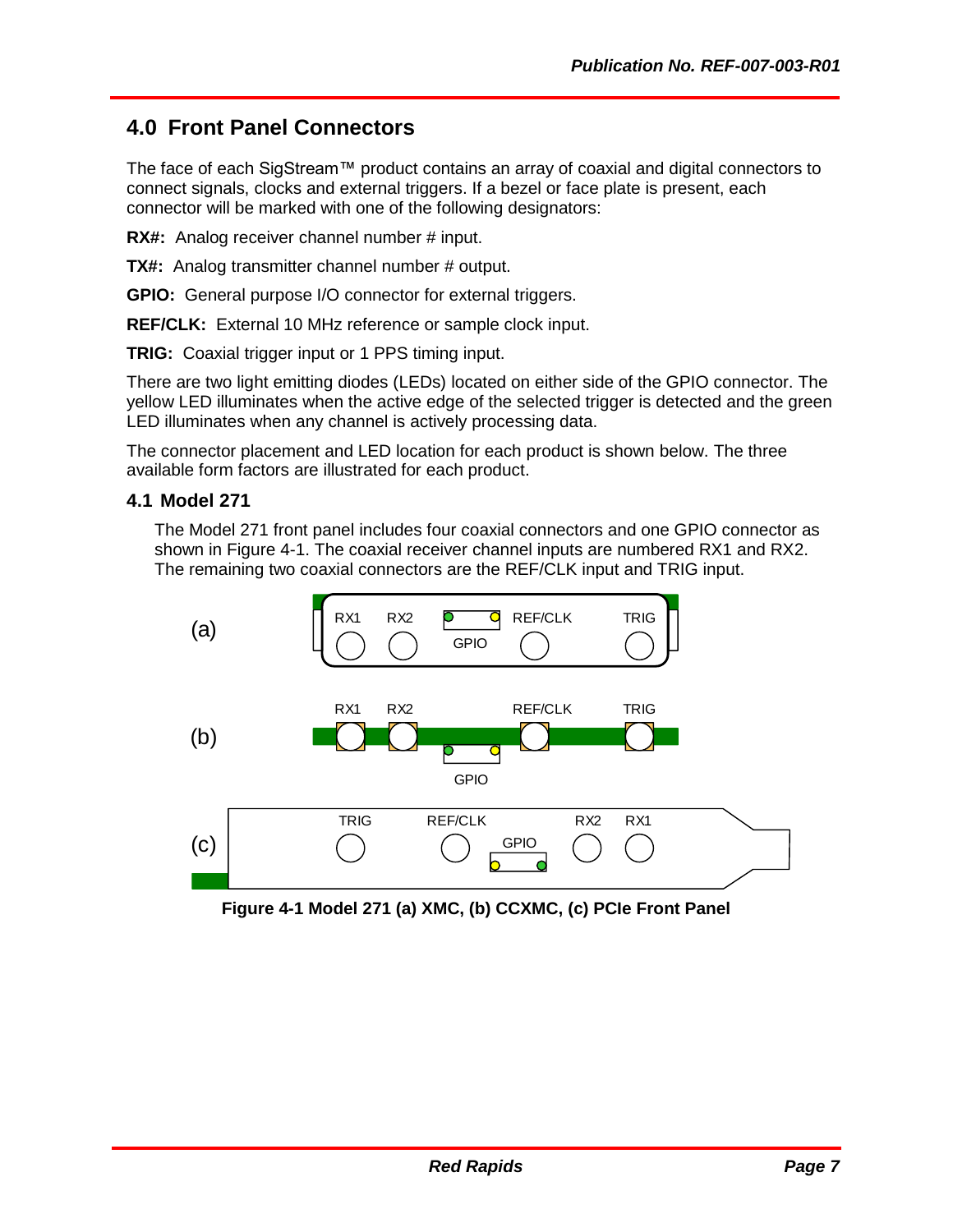#### <span id="page-11-0"></span>**4.2 Model 272**

The Model 272 front panel includes five coaxial connectors and one GPIO connector as shown in [Figure 4-2.](#page-11-2) The coaxial receiver channel inputs are numbered RX1 and RX2, while the transmitter outputs are numbered TX3 and TX4. The fifth coaxial connector can either be used as a REF/CLK input or a TRIG input.



**Figure 4-2 Model 272 (a) XMC, (b) CCXMC, (c) PCIe Front Panel**

#### <span id="page-11-2"></span><span id="page-11-1"></span>**4.3 Model 273**

The Model 273 front panel includes four coaxial connectors and one GPIO connector as shown in [Figure 4-3.](#page-11-3) The coaxial receiver channel inputs are numbered RX1 and RX2. The remaining two coaxial connectors are the REF/CLK input and TRIG input.



<span id="page-11-3"></span>**Figure 4-3 Model 273 (a) XMC, (b) CCXMC, (c) PCIe Front Panel**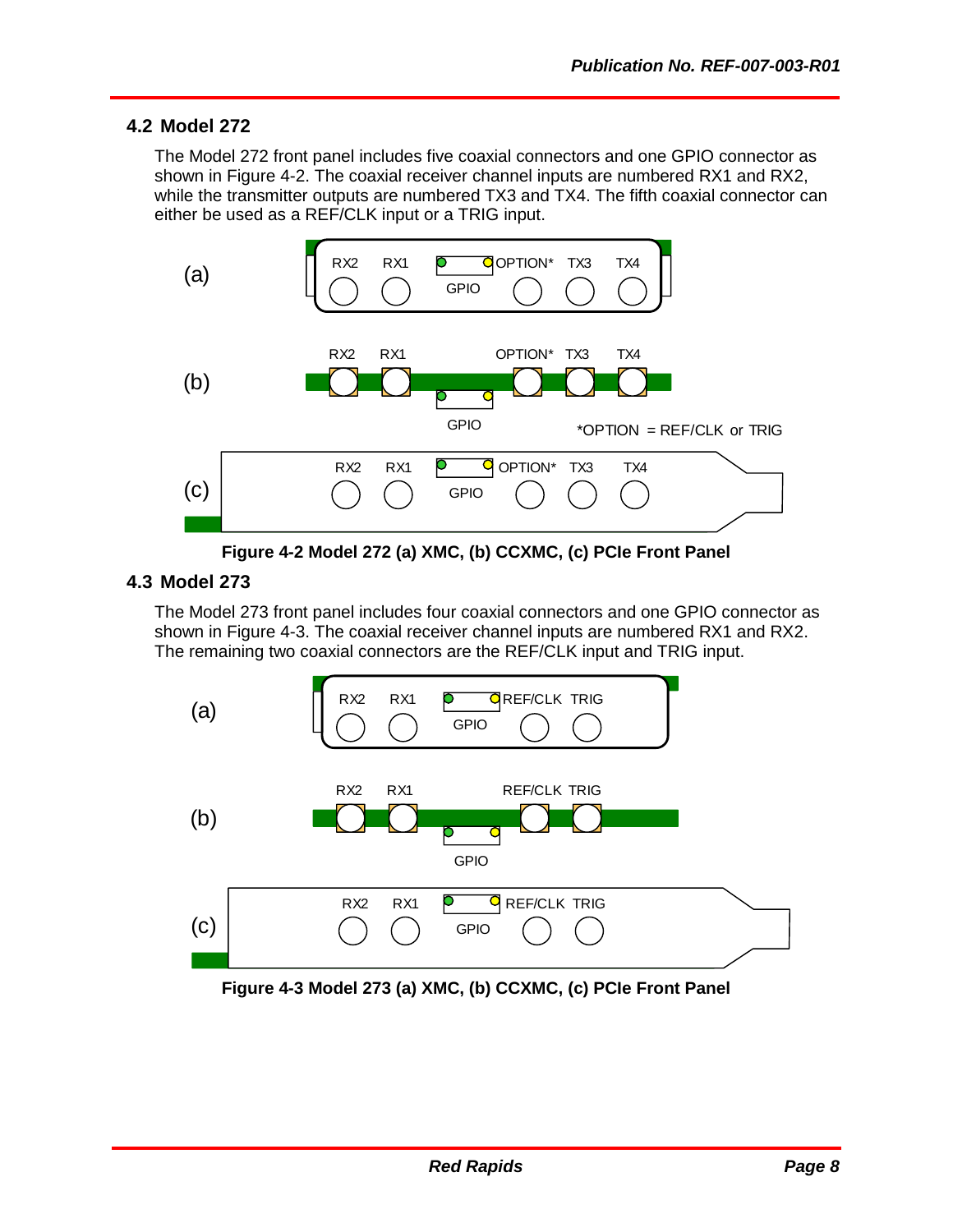#### <span id="page-12-0"></span>**4.4 Model 274**

The Model 274 front panel includes four coaxial connectors and one GPIO connector as shown in [Figure 4-4.](#page-12-2) The coaxial transmitter channel outputs are numbered TX1 and TX2. The remaining two coaxial connectors are the REF/CLK input and TRIG input.



**Figure 4-4 Model 274 (a) XMC, (b) CCXMC, (c) PCIe Front Panel**

#### <span id="page-12-2"></span><span id="page-12-1"></span>**4.5 Model 276**

The Model 276 front panel includes three coaxial connectors and one GPIO connector as shown in [Figure 4-5.](#page-12-3) The coaxial receiver channel input is labeled RX1. The remaining two coaxial connectors are the REF/CLK input and TRIG input.



<span id="page-12-3"></span>**Figure 4-5 Model 276 (a) XMC, (b) CCXMC, (c) PCIe Front Panel**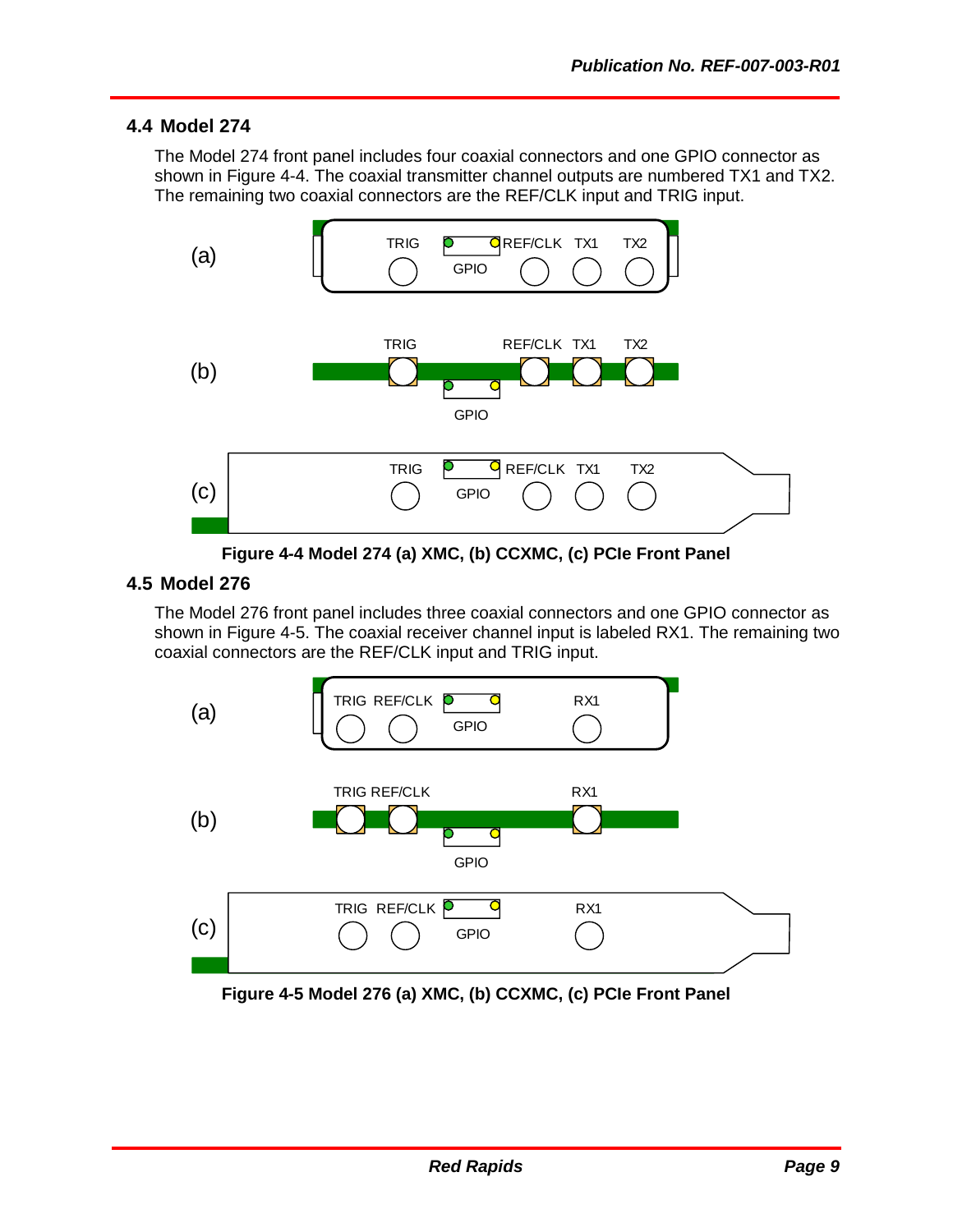#### <span id="page-13-0"></span>**4.6 Model 277**

The Model 277 front panel includes five coaxial connectors and one GPIO connector as shown in [Figure 4-6.](#page-13-1) The coaxial receiver channel inputs are consecutively numbered RX1 through RX4. The fifth coaxial connector can either be used as a REF/CLK input or a TRIG input.



<span id="page-13-1"></span>**Figure 4-6 Model 277 (a) XMC, (b) CCXMC, (c) PCIe Front Panel**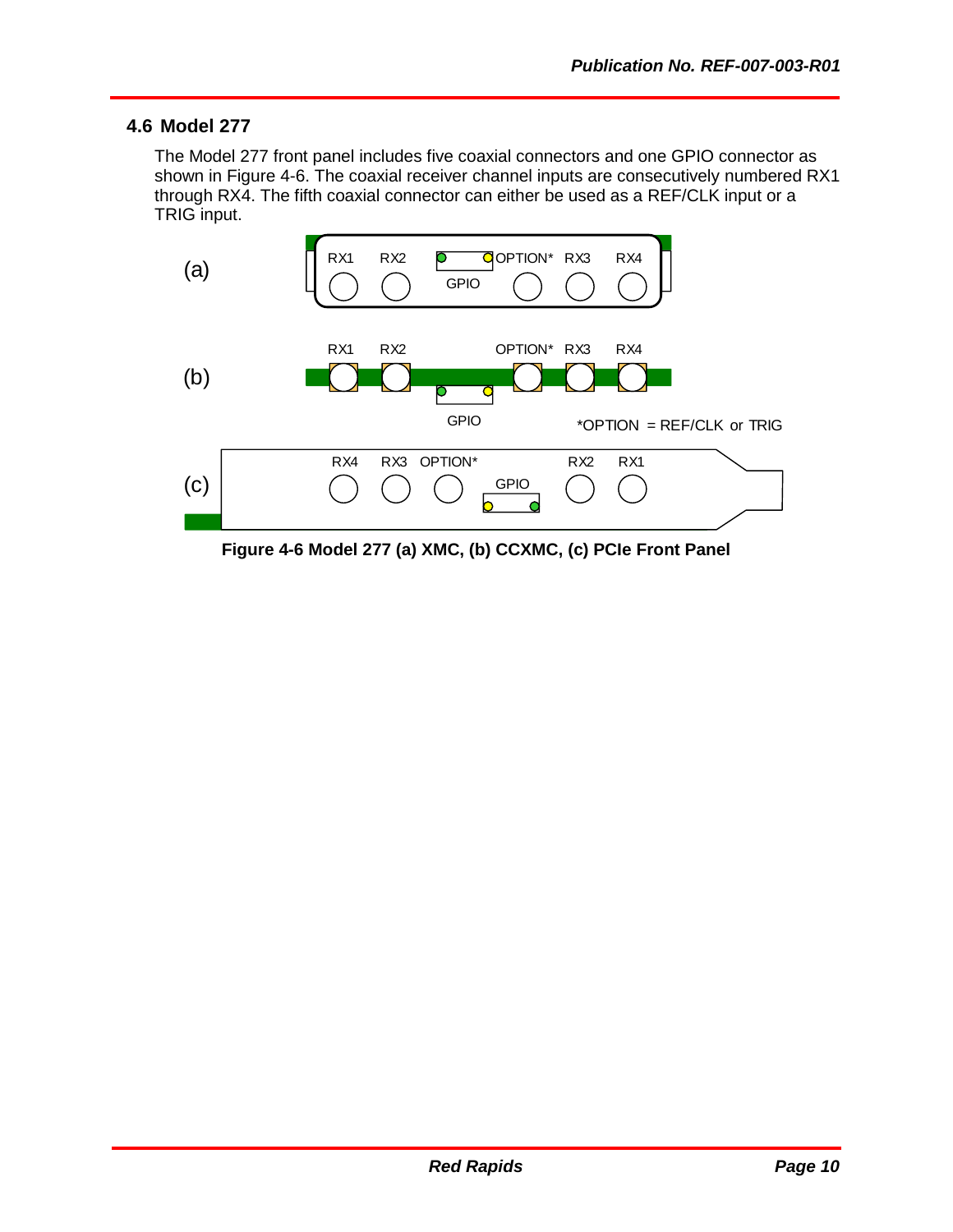## <span id="page-14-0"></span>**5.0 Hardware/Software Demonstration**

Each SigStream™ product is accompanied by a software application that demonstrates hardware functionality using calls to the supplied API. Products equipped with receiver channels will digitize an analog signal, transfer samples to host memory using DMA transactions, and store a snapshot of the collection to a text file. Products equipped with transmitter channels will retrieve digital samples from host memory via DMA transactions and produce an analog reproduction of the digital signal. The samples originate from a text file containing a waveform snapshot that is copied to host memory by the application before transmission begins.

The demonstration software is provided on software archive DSK-270-001-Rxx. The application can be run from a command prompt by executing the following instructions from the root directory.

| 32-bit Linux        | 64-bit Linux      | 32-bit Windows    | 64-bit Windows  |
|---------------------|-------------------|-------------------|-----------------|
| > make              | > make            | $>$ cd win_x86-32 | > cd win_x86-64 |
| $>$ cd linux_x86-32 | > cd linux_x86-64 | > Set_Path        | > Set Path      |
| > ./sigstream       | > /sigstream      | > sigstream       | > sigstream     |

#### <span id="page-14-1"></span>**5.1 Receiver Demonstration**

[Figure 5-1](#page-14-2) illustrates the hardware path exercised by the receiver demonstration software. The application enables all available channels and issues a software trigger to initiate signal acquisition.



**Figure 5-1 Receiver Data Flow**

<span id="page-14-2"></span>The SigStream™ datapath processes the number of samples requested by the channel configuration. All channels are configured identically for demonstration purposes. Refer to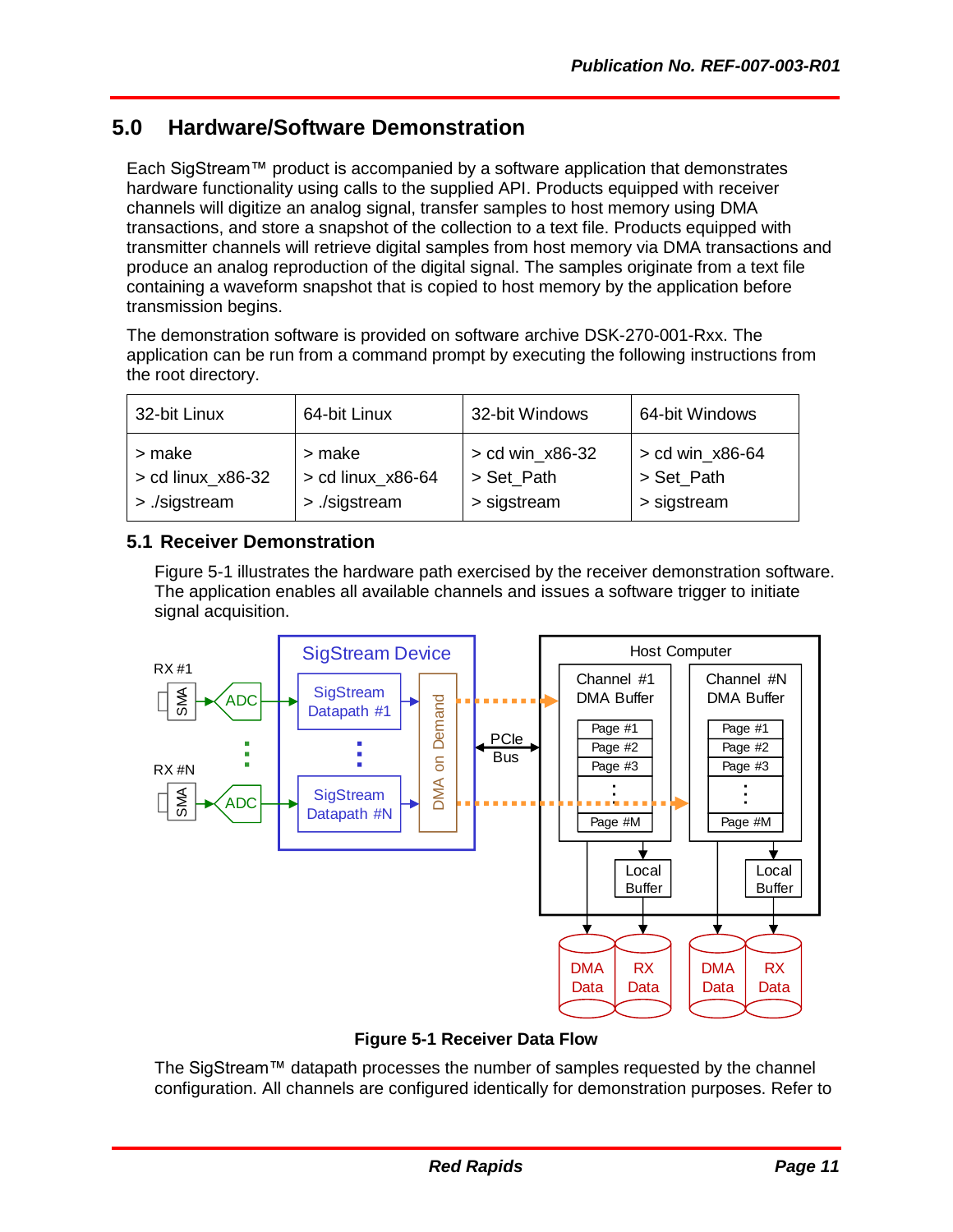the SigStream™ Operating Guide (REF-004-002-Rxx) for details about channel configuration variables.

Each channel continuously writes digital data samples to a dedicated DMA buffer in host memory. The DMA transactions are mastered by the SigStream™ device, no software intervention is required. Consult the DMA on Demand Operating Guide (REF-004-000- Rxx) for further details about DMA transactions. The application software continuously transfers the contents of each DMA buffer to another local memory buffer to demonstrate how a customer application would manage the incoming data.

The demonstration will create two output files per channel. The first set of files are named dma#buf.txt, where # is the channel number. This file contains the first page of sample data in the DMA buffer. The number of pages that are written to the file can be changed in the call to the DMASave() API function, but must not be any greater than the total number of pages in the DMA buffer. The second set of files are named rx#data.txt, where # is the channel number. This file contains the first page of sample data stored in the local buffer. The number of pages written can be increased, but must not be any greater than the number of pages between DMA markers. The data in the rx#data.txt and dma#buf.txt files will only match if processing terminated while writing to a DMA page number between the first and second DMA marker.

No external equipment is required to run the demonstration code, but the receiver channels will only collect noise samples if there is no input signal present. Each SigStream™ product is assigned an analog Front End Reference Manual (REF-000-YYY-Rxx) that contains information about the expected input signal power.

#### <span id="page-15-0"></span>**5.2 Transmitter Demonstration**

[Figure 5-2](#page-15-1) illustrates the hardware path exercised by the transmitter demonstration software. The application enables all available channels and issues a software trigger to initiate signal generation.



<span id="page-15-1"></span>**Figure 5-2 Transmitter Data Flow**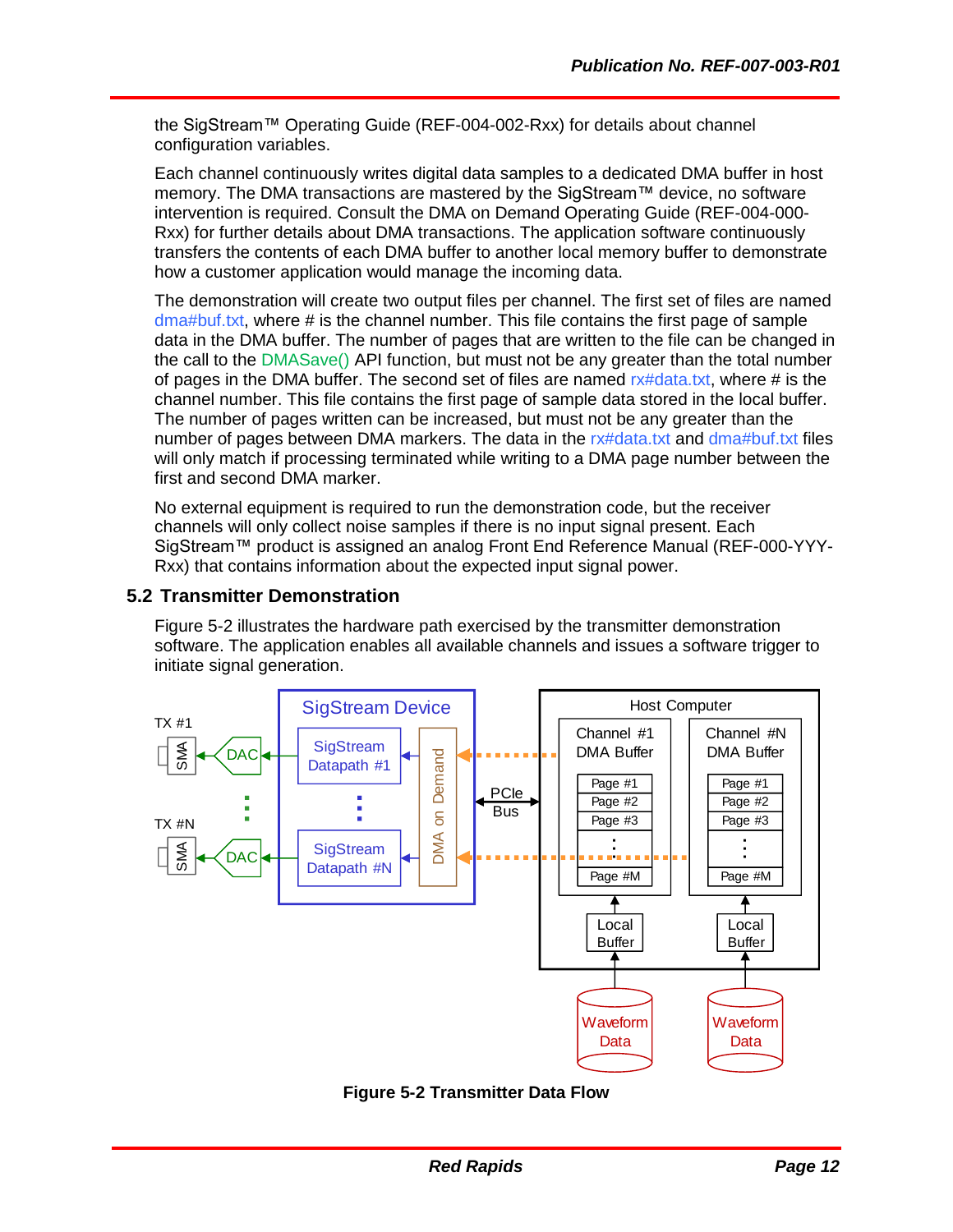The SigStream™ datapath processes the number of samples requested by the channel configuration. All channels are configured identically for demonstration purposes. Refer to the SigStream™ Operating Guide (REF-004-002-Rxx) for details about channel configuration variables.

The demonstration software loads digital samples from the waveform.txt file into a local memory buffer before the channels are enabled. Once processing begins, the application continuously transfers the contents of the local buffer to a DMA buffer to demonstrate how a customer application would supply outgoing data. The SigStream™ device continuously reads samples from the DMA buffer in host memory and supplies them to the datapath. The DMA transactions are mastered by the SigStream™ device, no software intervention is required. Consult the DMA on Demand Operating Guide (REF-004-000-Rxx) for further details about DMA transactions.

It is important to note that the waveform stored in the local buffer does not get updated once channel processing begins. The same block of samples will be repeated through the datapath if the requested number of samples exceeds the size of the local buffer. This will result in phase discontinuities if the final waveform sample does not represent the end of a period.

The demonstration will create one output file per channel named  $tx\#probe.txt$ , where # is the channel number. This file contains the first 1024 samples entering the DAC following the software trigger. It is provided as a debug tool to verify that the channel is producing the expected digital output signal.

No external equipment is required to run the demonstration code, but a spectrum analyzer can be used to monitor the output waveform of each channel. Each SigStream™ product is assigned an analog Front End Reference Manual (REF-000-yyy-Rxx) that contains information about the expected output signal power.

#### <span id="page-16-0"></span>**5.3 Transceiver Demonstration**

SigStream™ products that are equipped with both receiver and transmitter channels will run both demonstrations concurrently. A single software trigger will initiate processing on all channels simultaneously, regardless of direction.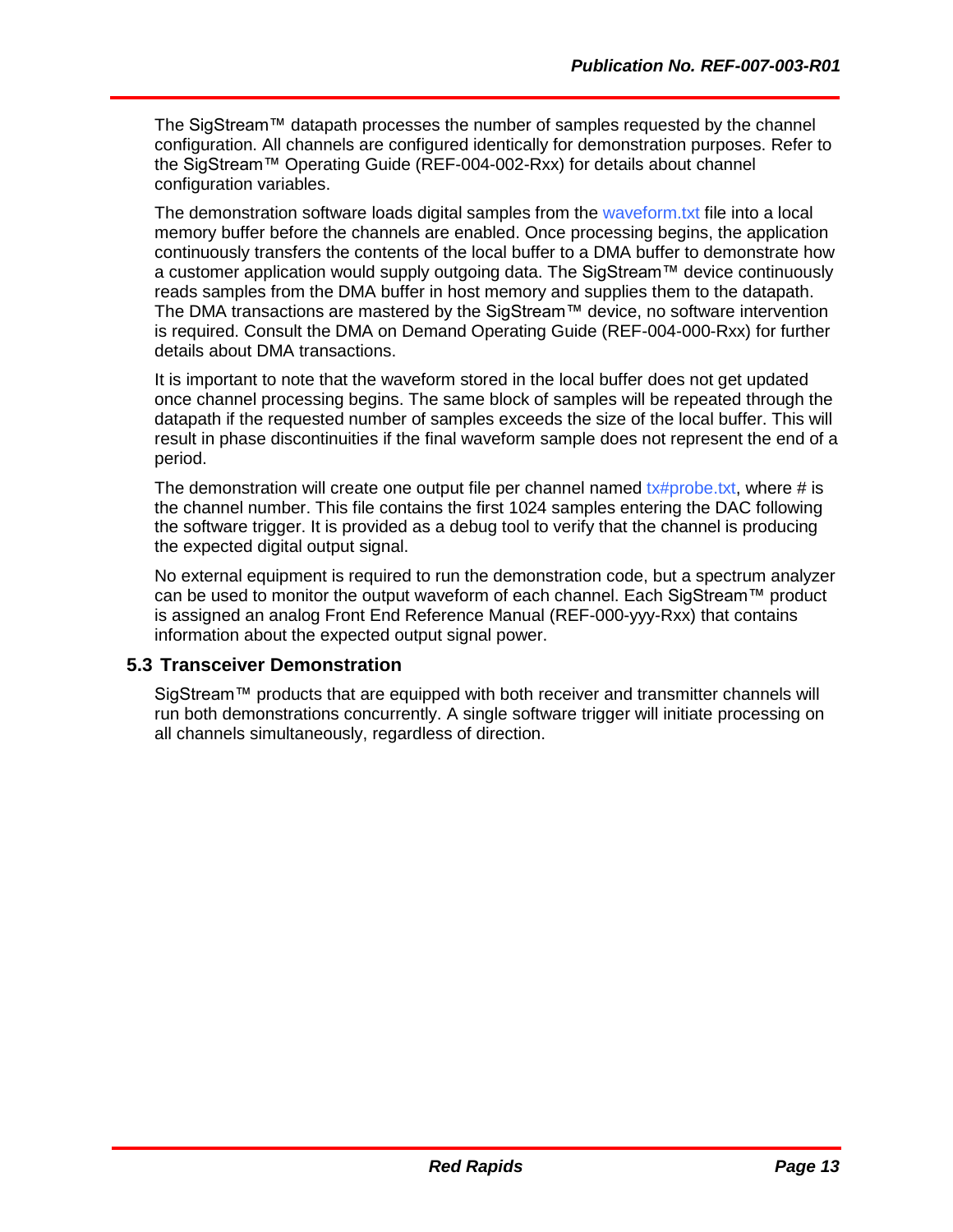## <span id="page-17-0"></span>**6.0 Run-time Messages**

The SigStream™ application reports status, warning, and error messages to the screen as it executes. Appendix [7.0](#page-19-0) contains an example report that was generated by a system equipped with both receiver and transmitter devices.

#### <span id="page-17-1"></span>**6.1 Open Device**

Three messages are generated when a hardware device is successfully opened by the application.

- (1) Firmware revision reported by the hardware.
- (2) Model number reported by the hardware.
- (3) Clock status.

The first two messages simply convey information to identify the hardware. The third message reports the health of the clock network and the specific clock source detected by the hardware. This message will change depending on whether there is an external reference or external sample clock connected through the front panel. An error will be reported if any type of clock problem is detected.

#### <span id="page-17-2"></span>**6.2 Load Configuration Settings**

The on-board time of day (TOD) clock is reset to zero during the configuration process. That value is then read back from the hardware and reported in a message to verify that it is correct.

Every available channel on the SigStream™ device is loaded with individual configuration settings. A status message is generated as each channel completes.

#### <span id="page-17-3"></span>**6.3 PCIe Performance Benchmark**

It is important to know whether the host computer can supply the PCIe bus bandwidth required by a SigStream™ device. A performance test is run by the application to measure actual performance with all available channels continuously making DMA requests. The number reported by the benchmark must be above the expected throughput of the device to avoid losing data.

The performance benchmark is only provided for convenience, it can be eliminated from the code once the information is collected.

#### <span id="page-17-4"></span>**6.4 Enable Channels**

A message is generated as every channel on the device is enabled in sequence. Channel processing does not begin immediately, the channels are simply armed and waiting for the requested trigger.

#### <span id="page-17-5"></span>**6.5 Start/Stop Processing**

A software trigger is issued to start processing samples on all channels simultaneously. The application waits silently for each channel to complete the requested number of samples and stop. Terminating the process while the channels are active (CTRL-C) may crash the computer since the hardware is still accessing protected DMA buffer space in host memory.

The demonstration software copies fresh data out of the receiver DMA buffers into local memory while the channel is active. Similarly, fresh data is copied into the transmitter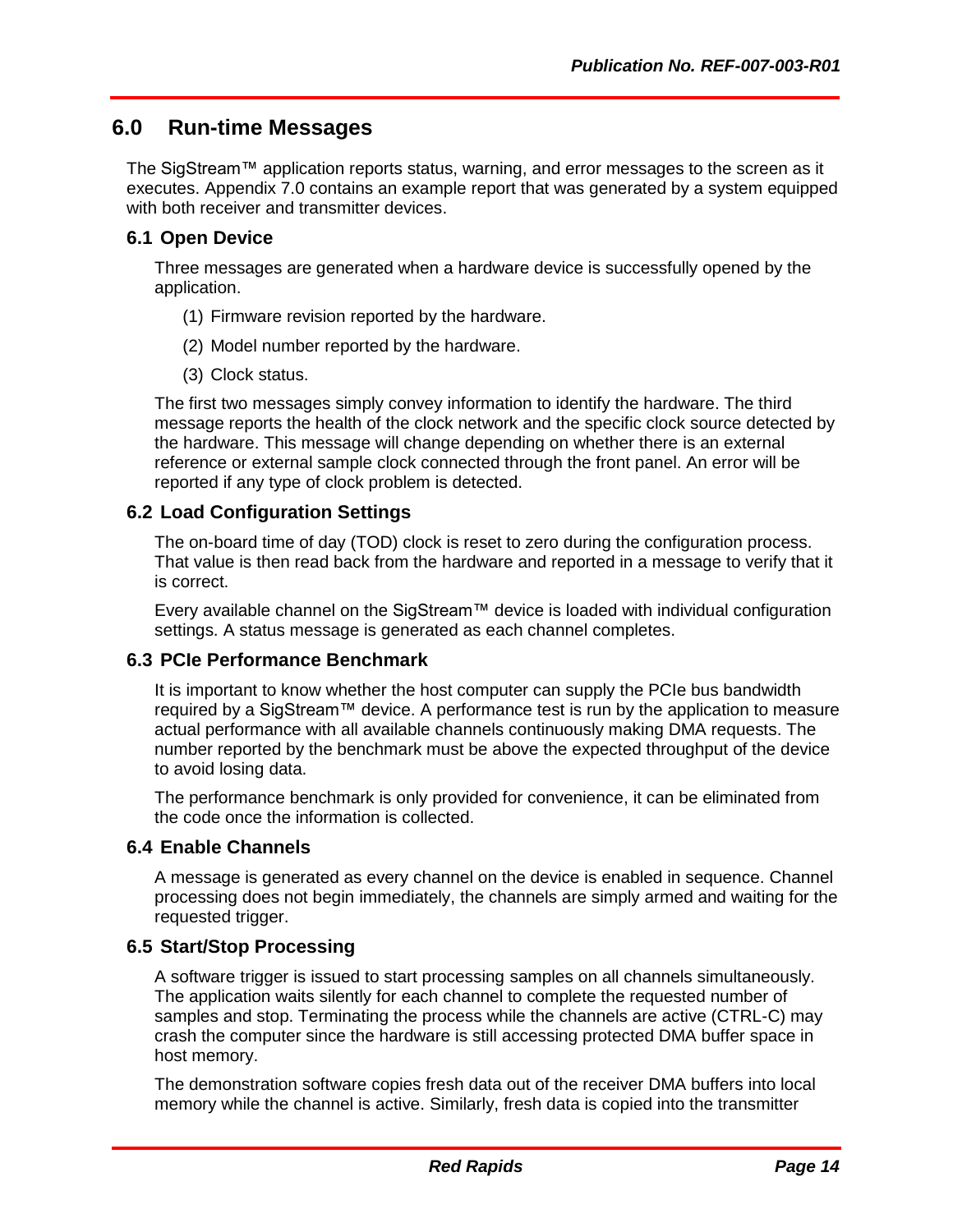DMA buffers. The DMA buffers can be monitored by either polling the status bits or waiting for an interrupt. The demonstration software defaults to polling.

#### <span id="page-18-0"></span>**6.6 Retrieve Temperature and Power Status**

There are multiple temperature sensors and power monitors available on the SigStream™ device. The application queries all available sensors and reports the results when processing is complete. Any temperature above 90 degrees C indicates inadequate cooling for the hardware.

#### <span id="page-18-1"></span>**6.7 Review Channel Status**

There are several error conditions monitored by the device throughout operation. These are reviewed and reported when channel processing completes.

- (1) Read or write to an illegal BAR address.
- (2) Loss of stable clocks.
- (3) ADC over-range.
- (4) FIFO overflow (receiver) or underflow (transmitter).
- (5) Loss of DMA data.

The first message simply indicates that software issued a PCIe read or write command to a register address that does not exist in the hardware. A clock error would only occur if there were some type of hardware event that causes a clock to lose lock. The ADC overrange occurs when the input signal exceeds the maximum amplitude supported by the device, but it is worth noting that not all ADC chips offer this status. A FIFO error will usually occur when the PCIe bus is not fast enough to meet the throughput demands of all active channels competing for resources. A loss of DMA data indicates that the software servicing the DMA buffers in host memory is not fast enough to keep up with the refresh rate demanded by the hardware. This might be resolved by increasing the size of the DMA buffers or changing the number of pages between markers. However, it is always possible that the host processor is simply not fast enough to keep up with the transfer of data between the device and host.

#### <span id="page-18-2"></span>**6.8 Save Captured Data (RX Only)**

Every receiver channel will produce two text files as discussed in Section [5.1.](#page-14-1) Both files will contain signed integer values. A real data sample occupies a single line in the file while a complex sample occupies two lines. The real (in-phase) value always precedes the imaginary (quadrature) value of a complex sample. The maximum allowed positive or negative value is dictated by the data item size selected in the channel configuration.

#### <span id="page-18-3"></span>**6.9 Save Probe Data (TX Only)**

Every transmitter channel will produce one text files as discussed in Section [5.2.](#page-15-0) The file will contain signed integer values. A real data sample occupies a single line in the file while a complex sample occupies two lines. The real (in-phase) value always precedes the imaginary (quadrature) value of a complex sample. The maximum allowed positive or negative value is dictated by the data item size selected in the channel configuration.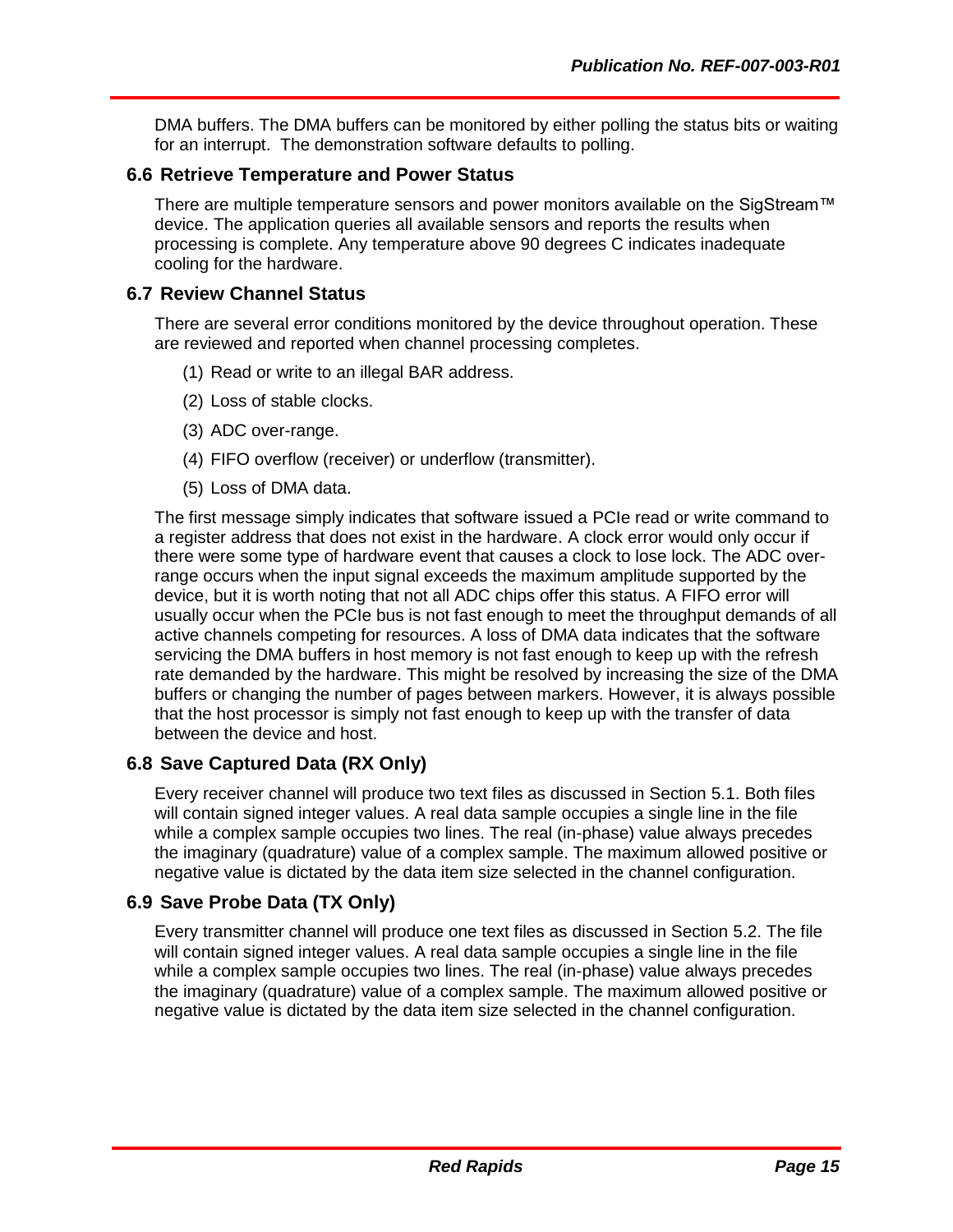## <span id="page-19-0"></span>**7.0 Appendix A – Example Run-time Report**

The following output messages were produced by the SigStream™ application running on a host computer with a Model 277 receiver (DEV0) and Model 274 transmitter (DEV1) installed on the PCIe backplane.

\*\*\*\*\*\*\*\*\*\*\*\*\*\*\*\*\*\*\*\*\*\*\*\*\*\*\*\*\*\*\*\*\* SigStream™ \*\*\*\*\*\*\*\*\*\*\*\*\*\*\*\*\*\*\*\*\*\*\*\*\*\*\*\*\*\*\*\*\*\*

Initializing structures...

Opening DEV0 on the host... Firmware revision (MMDDYYYY): 12012017 Initializing Red Rapids Model 277. Sample clock locked to internal reference, digital clocks locked.

Opening DEV1 on the host...

 Firmware revision (MMDDYYYY): 12012017 Initializing Red Rapids Model 274. Sample clock locked to internal reference, digital clocks locked.

Loading DEV0 configuration settings...

 Current time of day (TOD) setting: 0 seconds Channel #1 configuration loaded. Channel #2 configuration loaded. Channel #3 configuration loaded. Channel #4 configuration loaded.

Loading DEV1 configuration settings... Current time of day (TOD) setting: 0 seconds Channel #1 configuration loaded. Channel #2 configuration loaded.

Measuring the DEV0 PCI performance... Measured RX PCI performance: 3.355 Gbytes/sec Measured RX PCI latency: 5.884 usec

Starting DEV0 channels...

 Channel #1 started. Channel #2 started. Channel #3 started. Channel #4 started.

Measuring the DEV1 PCI performance... Measured TX PCI performance: 0.640 Gbytes/sec Measured TX PCI latency: 7.223 nsec

Starting DEV1 channels... Channel #1 started. Channel #2 started.